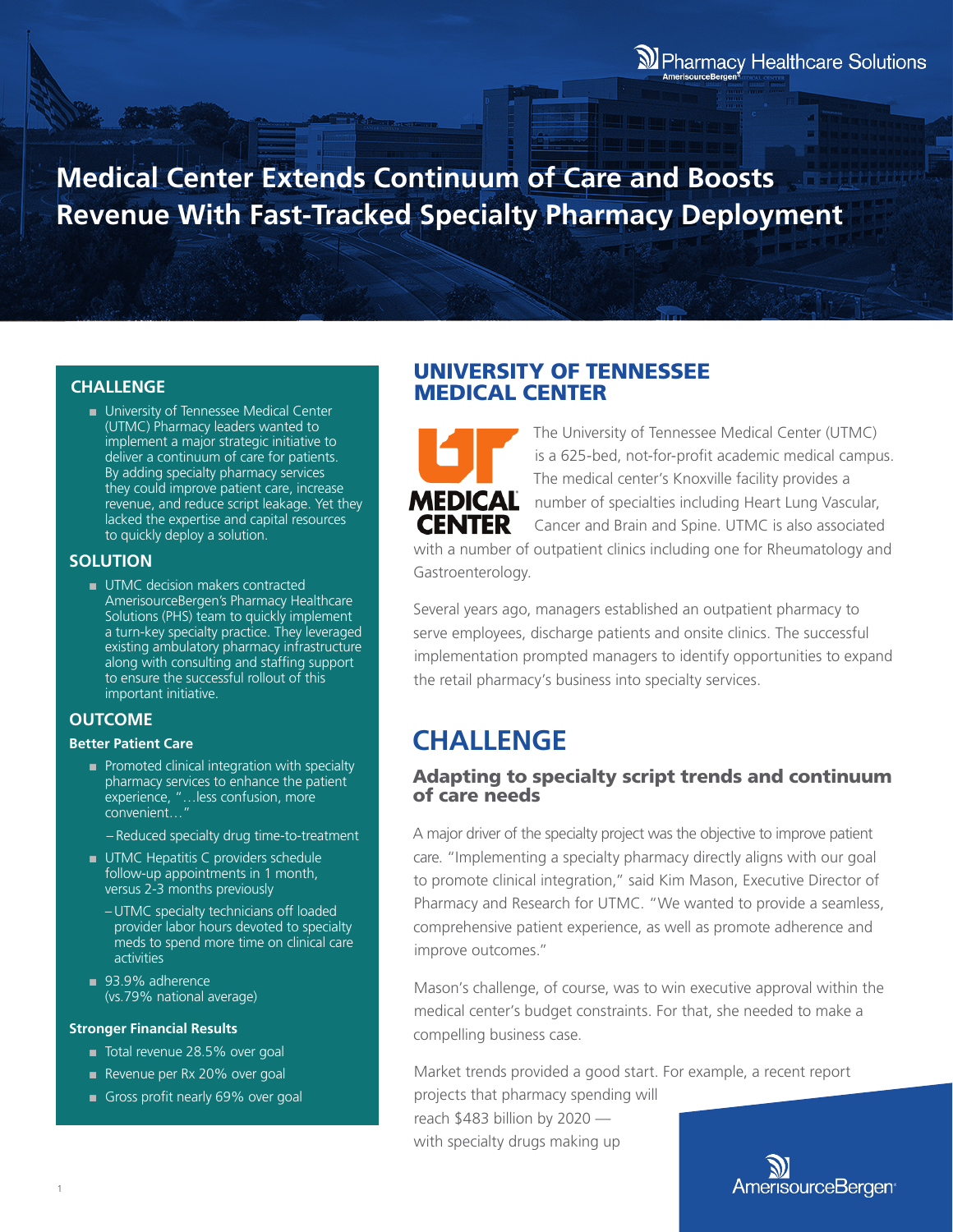44 percent of that revenue. That represents a five-fold revenue increase from 2010–2020 for specialty. Traditional script growth, by contrast, is idle.

"Our analysis revealed significant specialty drug opportunities for our pharmacy," explained Mason. "The numbers were so promising that I knew we needed to fast-track our program. But I needed specialty expertise to help me articulate the ROI potential of the initiative to sway decision makers."

Still another project goal was to capture eligible 340B savings. "Before our engagement, those savings were in the very low five figures," recalled Mason. "I knew we could dramatically improve upon that, while simultaneously making critical meds more accessible to patients."

# **SOLUTION**

# PHS Consulting Solutions: Specialty Pharmacy; 340B Consulting

"Several years ago, PHS effectively helped us implement an ambulatory pharmacy," said Mason. "So we chose them based on that performance, combined with their ability to help us quickly develop an accredited specialty pharmacy."

The next step was to leverage PHS specialists to garner executive approval for the specialty initiative. "PHS experts helped us package communications that ultimately won buy-in from our senior team," recalled Mason.

After that, PHS consultants worked with Mason and other UTMC specialists to develop a financial pro forma for their specialty pharmacy service line in the areas of Oncology, Hepatitis C and Rheumatology. In order to meet UTMC's capital investment ceiling, PHS consultants proposed expansion of the existing infrastructure and leveraging current PHS staff already supporting the onsite retail pharmacy.

"We liked how their design economically leverages our existing ambulatory pharmacy's infrastructure while simultaneously utilizing our current fulfillment, Rx, IVR, POS and other systems," explained Mason.

With a sound business plan and executive approval in place, Mason worked with PHS to implement it. "PHS provided strategic and tactical expertise along with best practices. We staffed the practice utilizing outsourced (PHS) specialty pharmacy navigators to embed in clinics."

By embedding PHS specialty navigators at clinic sites, Mason accelerated the development of relationships — and ultimately the script capture rate — from UTMC providers.

# **OUTCOME**

## Better patient outcomes and satisfaction — dramatic new revenue streams

## Extended continuum of pharmaceutical care to improve patient outcomes

Because the UTMC specialty pharmacy techs can access UTMC clinic patient records, "We avoid a lot of confusion and possible errors that may occur for specialty pharmacies who don't have that," said Mason. "Our time-to-approvals are also significantly faster."

f f <sub>PHS</sub> made it possible for us to fast-track a specialty pharmacy practice — using much of our existing infrastructure — to significantly enhance patient outcomes, safety and experience."

Kim Mason, Executive Director of Pharmacy and Research for the University of Tennessee Medical Center

As a result, patients receive a seamless medical experience from their point-of-care providers. "We help patients avoid the inconvenient and time-consuming back and forth with pharmacies or staff that they don't know," said Mason.

According to Mason, that's because the PHS-provided, specialty techs embedded at the clinics apply their expertise to obtain insurance pre-authorizations. That addresses a challenge revealed in a 2013 survey where 71 percent of respondents "...indicated that specialty pharmacies interfered with the organization's ability to provide medications in a timely manner."

According to Daniel Truelove, PharmD, BCPS, BCACP; Assistant Director of Pharmacy, Ambulatory Care / Specialty at UTMC in Knoxville, "Our approvals are like night and day, compared to before."